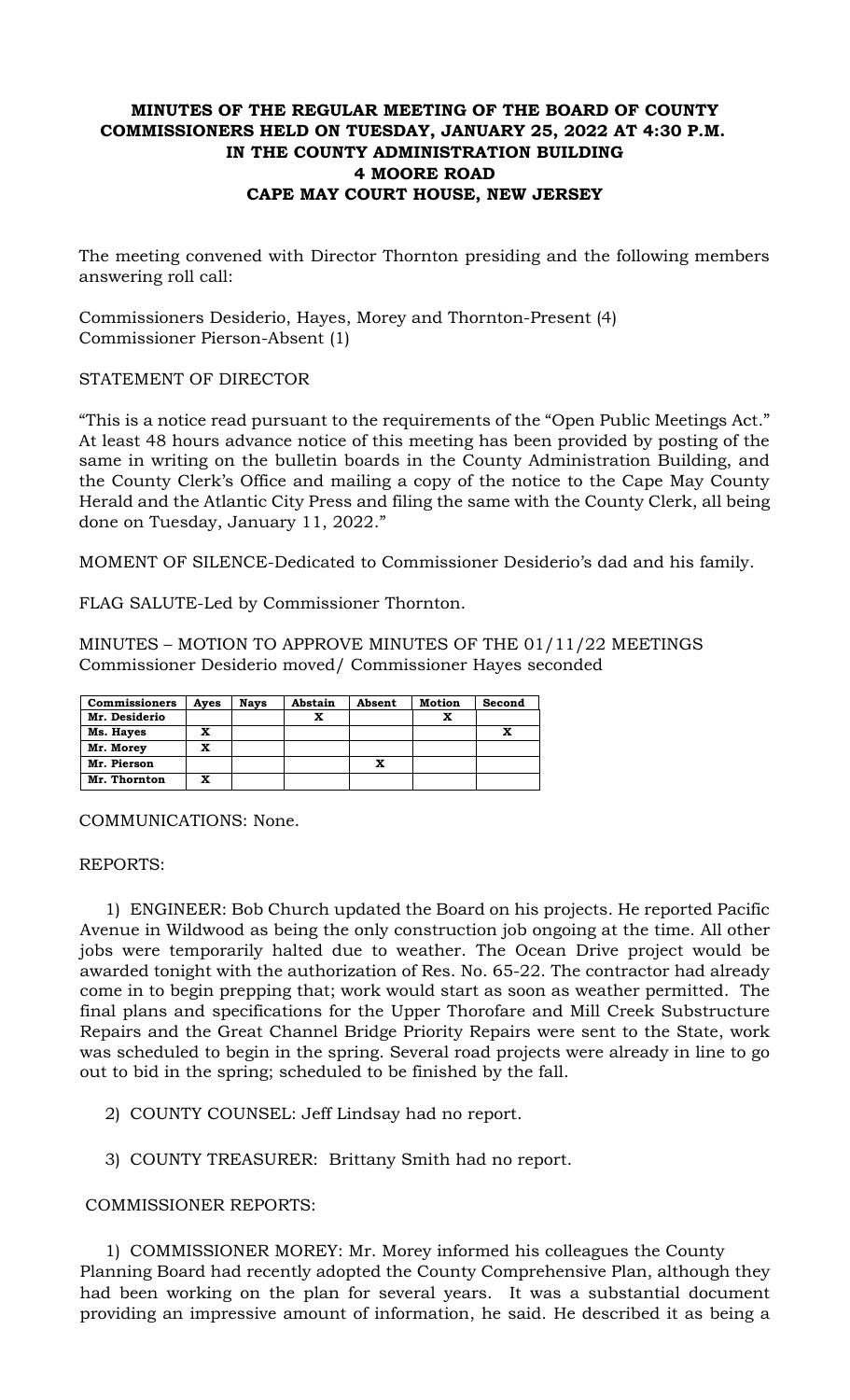great resource for the county, especially for individuals who would like to learn more about Cape May County or who are interested in doing business with the county. A link to the Comprehensive Plan could be found on the county website, on the Planning Department's homepage.

2) COMMISSIONER HAYES: Ms. Hayes commented regarding a small election held today for a bond referendum for Lower Cape May Regional High School and Richard M. Teitelman Middle School. Lower Township, Cape May and West Cape May voted on a bond proposal for replacement of the HVAC systems in both schools. A new roof was needed on the Richard M. Teitelman School. The Election Board was able to use their new Dominion voting equipment and get a feel for it, due to this being a very small election, she said.

Last night, she attended the South Jersey County Commissioners Association meeting, held virtually. Ginny Haines, Assistant Director of the Ocean County Commissioners Board was sworn in as president of the organization. The meetings were productive in that the members shared their ideas and solutions. They were all looking forward to the 2022 meetings.

Commissioner Hayes recognized Luke Sooy and Teagan Emmer, Irish Dancers from the county, who both won in the national competition for their age group. They would compete for the Irish Dance World Championship title in Belfast Ireland in April.

3) COMMISSIONER DESIDERIO: No report.

 4) COMMISSIONER THORNTON: The Director met with County Consultant Mike Donohue and the representatives from ORSTED to discuss the offshore wind development project.

## **RESOLUTIONS:**

# **INTRODUCED BY MR. DESIDERIO, SECONDED BY MS. HAYES**

35-22 Resolution urging the President of the United States and the United States Environmental Protection Agency to take appropriate action to issue waivers and implement other reforms to allow for the blending of renewable fuels under the Federal "Clean Air Act," while containing costs for independent refiners.

(This Resolution urges the President of the United States and the United States Environmental Protection Agency to take appropriate action to issue waivers and implement other reforms to allow for the blending of renewable fuels under the Federal "Clean Air Act," while containing costs for independent refiners.)

- 36-22 Resolution reappointing William G. Burns, Jr. as a member to the Cape May County Municipal Utilities Authority. (This Resolution authorizes the reappointment of William G. Burns, Jr. as a member to the Cape May County Municipal Utilities Authority for a term of five (5) years. Term shall expire 2/1/27.)
- 37-22 Resolution authorizing County of Cape May to provide matching funds for Career and Technical Education Program Round II Expansion Grant to support renovations proposed by Cape May County Technical School District.

(This Resolution authorizes the County of Cape May to provide matching funds for Career and Technical Education Program Round II Expansion Grant to support renovations proposed by Cape May County Technical School District.)

38-22 Resolution establishing the mileage rate for 2022. (This Resolution establishes the reimbursable mileage rate for 2022 for use of a personal vehicle while engaged in County business when a County owned vehicle is unavailable. Rate set at 58.5 cents per mile.)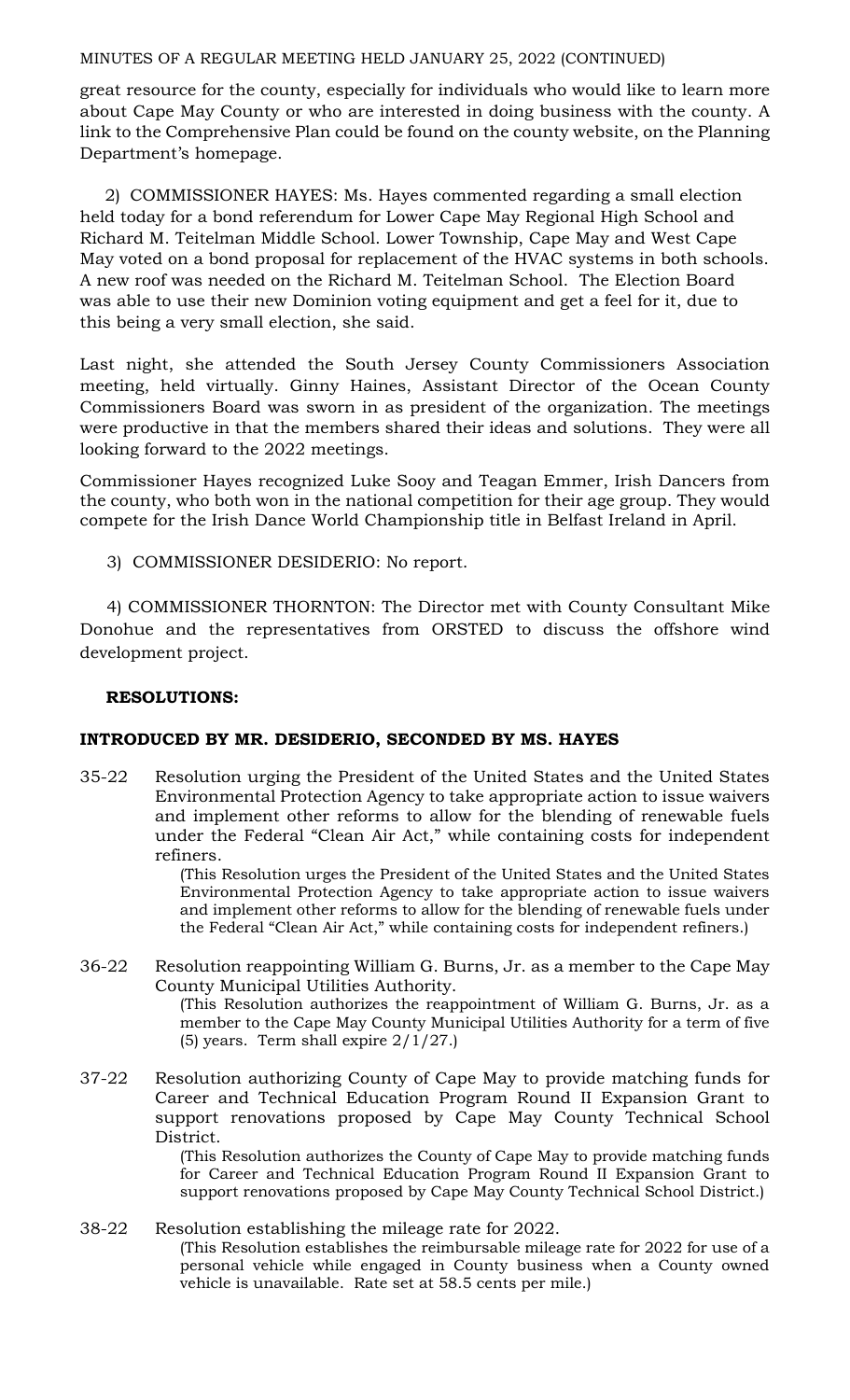39-22 Resolution authorizing Sublease Agreement with Animal Outreach of Cape May County for the operation of a spay/neuter clinic at the Cape May County Animal Shelter.

(This Resolution authorizes a Sublease Agreement with Animal Outreach of Cape May County and establishes terms in connection with the operation of a spay/neuter clinic in space provided for such purpose by the Cape May County Animal Shelter.)

40-22 Resolution authorizing renewal of flood insurance coverage with National General Insurance Company for the Wildwood Crest and Stone Harbor Library locations in the total amount of \$3,086.00.

> (This Resolution authorizes flood insurance policies for the Wildwood Crest and Stone Harbor locations for the term 02/04/22 through 02/04/23.)

41-22 Resolution authorizing renewal of Surety Bond with RLI Insurance Company for Janet M. McMahon, Division Director of Finance & Purchasing in the amount of \$1,750.00.

> (This Resolution authorizes renewal of Bond No. LSM1316441 for Janet M. McMahon, Division Director of Finance & Purchasing for the term of 01/01/22 through 01/01/23.)

42-22 Resolution authorizing renewal with National Union Fire Insurance Company of Pittsburgh, PA for group accident coverage in the amount of \$1,547.00.

> (This Resolution authorizes renewal of coverage for Community Service (SLAP Program), Fire Hawk Program, OEM and County Volunteers Group Accident Insurance for the term of February 1, 2022 through February 1, 2023.)

- 43-22 Resolution authorizing payment to the Travelers Insurance Company for a claim expense in the amount of \$3,073.00. (This Resolution authorizes a payment to the Travelers Insurance Company, Deductible Billing Department for a claim expense in the amount of \$3,073.00.)
- 44-22 Resolution authorizing payment to the Travelers Insurance Company for various claims in the total amount of \$68,137.45. (This Resolution authorizes payment to the Travelers Insurance Company,

Property-Casualty Department for various claims.)

45-22 Resolution authorizing renewal with American Home Assurance Company for Commercial Property Policy #025032496 in the total amount of \$506,786.58.

(This Resolution authorizes renewal of Commercial Property Policy #025032496 for the term of 01/01/2022 through 01/01/2023.)

46-22 Resolution amending the Cape May County Drug and Alcohol Free Workplace Policy.

(This Resolution amends the County's existing Drug and Alcohol Free Workplace Policy.)

47-22 Resolution authorizing an extension of Contract No. C0-141 with ADT Commercial, LLC for Expansion and Integration of Security Access and Video Surveillance Systems on an as-needed basis.

> (This Resolution authorizes an extension of Contract No. C0-141 with ADT Commercial, LLC for Expansion and Integration of Security Access and Video Surveillance Systems on an as-needed basis to May 31, 2022.)

48-22 Resolution awarding Contract No. C2-1 to United Uniforms, LLC and Contract No. C2-2 to Action Uniform Co., LLC to furnish and deliver uniforms for various Public Safety Departments.

> (This Resolution awards Contract Nos. C2-1 to United Uniforms, LLC and C2-2 to Action Uniform Co., LLC to furnish and deliver uniforms to various Public Safety Departments for a term of one year commencing January 30, 2022, with one (1) additional One-year option.)

49-22 Resolution authorizing agreements with various instructors for Fire Marshall's Office on an as-needed basis for a one-year term commencing January 1, 2022.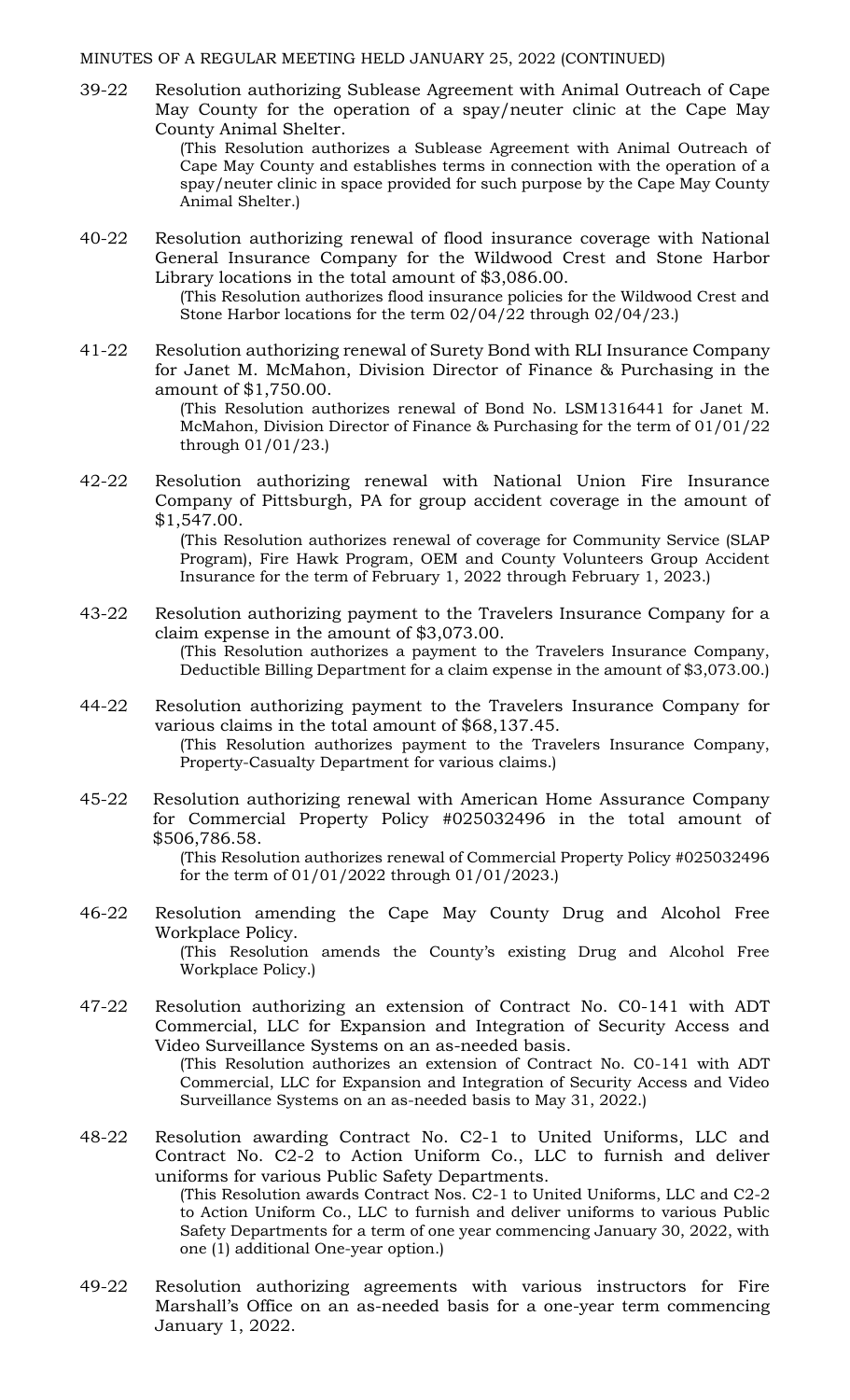(This Resolution authorizes agreements with various instructors from January 1, 2022, through December 31, 2022, at an hourly rate pursuant to the attached memorandum.)

| <b>Commissioners</b> | Ayes | <b>Nays</b> | Abstain | Absent | <b>Motion</b> | Second |
|----------------------|------|-------------|---------|--------|---------------|--------|
| Mr. Desiderio        | x    |             |         |        |               |        |
| Ms. Hayes            | x    |             |         |        |               |        |
| Mr. Morey            | x    |             |         |        |               |        |
| Mr. Pierson          |      |             |         |        |               |        |
| Mr. Thornton         | x    |             |         |        |               |        |

#### **INTRODUCED BY MS. HAYES, SECONDED BY MR. DESIDERIO**

50-22 Resolution granting and amending various Leaves of Absence to County Employees.

> (This Resolution authorizes County Employees to be placed on a Leave of Absence in accordance with the County Leave of Absence Policy and the Family Medical Leave Act (FMLA).)

- 51-22 Resolution approving the monthly disbursements from the Department of Human Services for the TANF, General Assistance and Clearing Accounts. (This Resolution accepts and approves the monthly disbursements for the TANF, General Assistance and Clearing Accounts as submitted by the fiscal Department for the Department of Human Services.)
- 52-22 Resolution authorizing execution of various Memorandums of Understanding for Disease Prevention and Health Promotion Service Program Dental Grants.

(This Resolution authorizes the execution of Memorandums of Understanding with various vendors for Disease Prevention and Health Promotion Service Program Dental Grants on an as-needed basis.)

53-22 Resolution amending Contract No. C9-63 to Senior Care Centers of America, Inc. d/b/a Active Day of Cape May for Adult Day Services-Medical as needed for the Department of Human Services Division of Aging and Disability Services.

> (This Resolution amends Contract No. C9-63 with Senior Care Centers of America, Inc. d/b/a Active Day of Cape May to adjust the daily rate to \$82.00, per the State of New Jersey Department of Human Services Office of Management and Budget approved rate change effective October 1, 2020.)

54-22 Resolution approving additional funding for Contract No. SH22005 for Social Services for the Homeless Grant awarded by New Jersey Department of Human Services in the amount of \$25,000.00 for the period of January 1, 2022 through December 31, 2022.

> (This Resolution authorizes additional funding for the FY22 Social Services for the Homeless Grant Funding in the amount of \$25,000.00, for the period 1/1/22 through 12/31/22.)

55-22 Resolution accepting additional Grant Award from the New Jersey Department of Health for the Cancer Education and Early Detection Grant (CEED) No. DCHS22CED011 for the period of July 1, 2021 to June 30, 2022 in the amount of \$12,040.00.

> (This Resolution accepts additional grant award in the amount of \$12,040.00 to support breast and cervical cancer screening and transportation services.)

56-22 Resolution supplementing the 2022 Salary Resolution and approving appointments and salaries. (This Resolution authorizes the hiring of new County employees, temporary assignment pay, salary changes or corrections, title changes and promotions of

County employees when applicable.)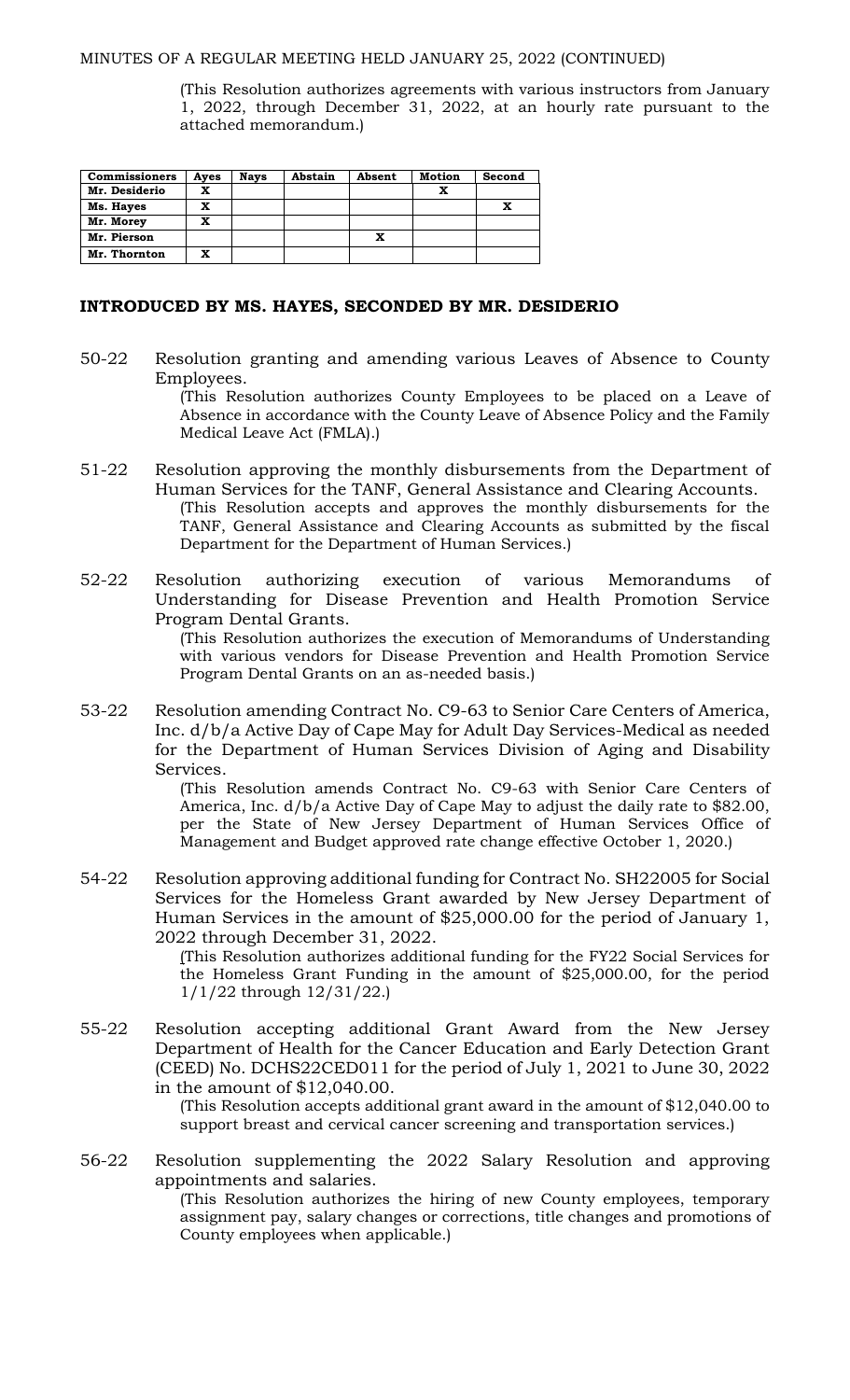57-22 Resolution authorizing the Board to hold a meeting excluding the public on January 25, 2022 at 3:30 p.m. or as soon thereafter as possible or as practicable. Matters falling within attorney client privilege, pursuant to N.J.S.A. 10:4-12(b)(7) and pending litigation, pursuant to N.J.S.A. 10:4- 12(b)(7).

(This Resolution authorizes the Board of County Commissioners to conduct a meeting excluding the public at the stated time in accordance with the Open Public Meetings Act, N.J.S.A. 10:4-1, et seq.)

58-22 Resolution authorizing Change Order No. 9 to Contract No. C0-70 with R. Wilkinson & Sons Construction Inc. for the construction of new Safari Café at the Cape May County Zoo in the amount of \$28,111.38.

(This Resolution authorizes Change Order No. 9 to Contract No. C0-70 to furnish and install revised concrete footing and electrical service, and for furniture freight and storage as per the attached proposal in the amount of \$28,111.38.)

| <b>Commissioners</b> | Aves | <b>Nays</b> | Abstain | Absent | Motion | Second |
|----------------------|------|-------------|---------|--------|--------|--------|
| Mr. Desiderio        | x    |             |         |        |        |        |
| Ms. Hayes            | x    |             |         |        |        |        |
| Mr. Morey            | x    |             |         |        |        |        |
| Mr. Pierson          |      |             |         | x      |        |        |
| Mr. Thornton         | x    |             |         |        |        |        |

County Technical School District.)

## **INTRODUCED BY MR. MOREY, SECONDED BY MS. HAYES**

- 59-22 Resolution designating the month of February, 2022 as Career and Technical Education Month in Cape May County. (This Resolution designates the month of February, 2022 as Career and Technical Education Month in Cape May County and encourages all residents to become familiar with the services and benefits offered by the Cape May
- 60-22 Resolution authorizing use of competitive contracting to solicit proposals for Landscape Architecture Services for the County of Cape May. (This Resolution authorizes use of competitive contracting for Landscape

Architecture Services for the County of Cape May pursuant to N.J.S.A. 40A:11- 4.1 through 40A:11-4.5)

61-22 Resolution authorizing Change Order No. 1 to Contract No. C0-215 with T&M Associates for Professional Planning Services for the development of a comprehensive plan in the amount of \$15,000.00. (This Resolution authorizes Change Order No. 1 to Contract C0-215 for

additional comprehensive plan modifications and census data updates per the attached proposal in the amount of \$15,000.00.)

62-22 Resolution authorizing Green Creek Volunteer Fire Company to solicit contributions along Bayshore Road (CR603) on various dates in the Township of Middle.

(This Resolution authorizes fire company volunteers to hold 'coin drops' to obtain public contributions which help offset operational expenses.)

63-22 Resolution authorizing Change Order No. 1-Final in the amount of \$1,973.40 to RTW Construction, Inc. contract for 2020 Miscellaneous Drainage Improvements II, Townships of Middle and Lower.

(This Resolution authorizes a change order for 2020 Miscellaneous Drainage II improvements to reflect as- built quantities and to affirm that no payments will be forwarded to the contractor retained on the project until adoption of the Stipulation and Consent Order of case number 21-18595.)

64-22 Resolution awarding contract to South State, Inc. in the amount of \$9,528,944.50 for 2021 Maintenance Paving on Various County Roads. (This Resolution awards the contract for 2021 Maintenance Paving on Various County Roads.)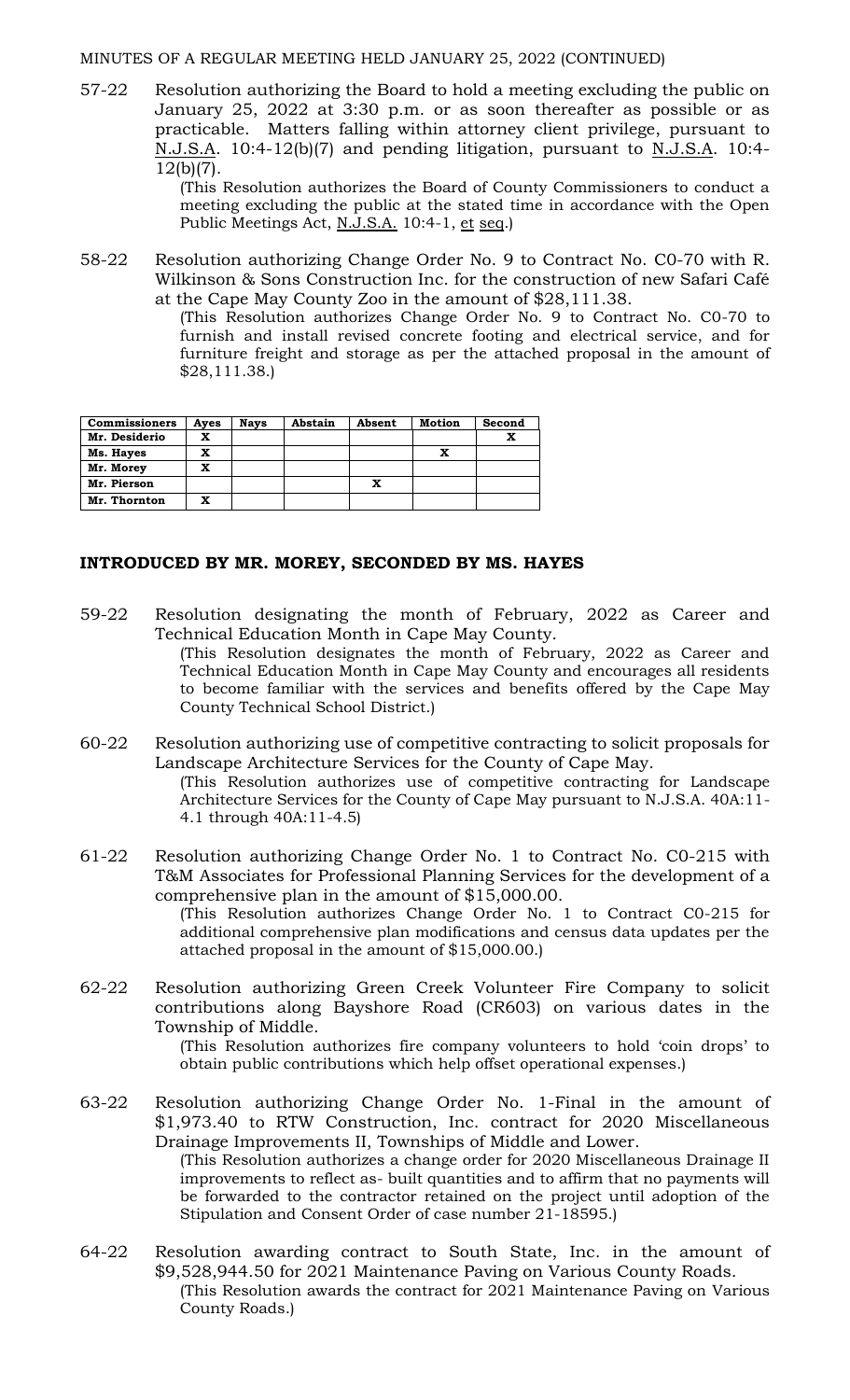65-22 Resolution awarding contract to South State, Inc. in the amount of \$3,028,329.34 for Ocean Drive (CR619) 62nd Street to 80th Street Resurfacing Improvements, Borough of Avalon.

(This Resolution awards the contract for Ocean Drive (CR619)  $62<sup>nd</sup>$  Street to  $80<sup>th</sup>$ Street Resurfacing Improvements, Borough of Avalon.)

66-22 Resolution amending Resolution No. 31-22, accepting the work and closing the contract with IH Engineers, Inc. for Professional Traffic and Roadside Safety Engineering Services on an as-needed basis.

(This Resolution corrects the amount shown in Resolution No. 31-22 for the previous accepting the work and closing the contract. The amended amount to be released is \$33,929.69.)

67-22 Resolution authorizing Modification No. 1 to the Partnership Agreement between the Department of the Army and Cape May County for design and construction of the Delaware Avenue (CR640) Emergency Shoreline Protection Program.

> (This Resolution is to increase the County's proportionate project sharing cost by \$685,125.00 for the construction of a steel sheeting cut off wall associated with the Delaware Avenue (CR640) slope stabilization project, City of Cape May.)

68-22 Resolution accepting Grant Award from United States Department of Commerce Economic Development Administration for construction of a multi-tenant technology building located at Cape May County Airport, Lower Twp, New Jersey in the amount of \$2,974,800.00.

(This Resolution authorizes the acceptance of an award from the US EDA for Federal Project No. 01-01-15107 in the amount of \$2,974,800.00 for the construction of multi-tenant technology building at The Hangers, Cape May County Airport.)

| <b>Commissioners</b> | Aves | <b>Nays</b> | Abstain | Absent | <b>Motion</b> | Second |
|----------------------|------|-------------|---------|--------|---------------|--------|
| Mr. Desiderio        | x    |             |         |        |               |        |
| Ms. Hayes            | x    |             |         |        |               |        |
| Mr. Morey            | x    |             |         |        |               |        |
| Mr. Pierson          |      |             |         | x      |               |        |
| Mr. Thornton         | x    |             |         |        |               |        |

## MOTION TO PAY BILLS:

Commissioner Desiderio moved/ Commissioner Hayes seconded

| <b>Commissioners</b> | Ayes | <b>Nays</b> | Abstain | Absent | <b>Motion</b> | Second |
|----------------------|------|-------------|---------|--------|---------------|--------|
| Mr. Desiderio        | x    |             |         |        |               |        |
| Ms. Hayes            | x    |             |         |        |               |        |
| Mr. Morey            | x    |             |         |        |               |        |
| Mr. Pierson          |      |             |         | x      |               |        |
| Mr. Thornton         |      |             |         |        |               |        |

PUBLIC COMMENTS: Maria Mattera, a Fare Free Transportation employee and William Kimsey, a retired Fare Free Transportation employee were in attendance with an issue of concern over bonus pay. Mr. Kimsey had been a Meals on Wheels driver prior to his retirement on July 1, 2021. He did not receive the additional \$3.00 per hour stipend given to county employees who had worked hours during the COVID-19 pandemic. Ms. Mattera explained she was helping Mr. Kimsey with his issue because he was not computer savvy.

ADJOURN: 5:16 P.M.

Commissioner Desiderio moved/ Commissioner Hayes seconded